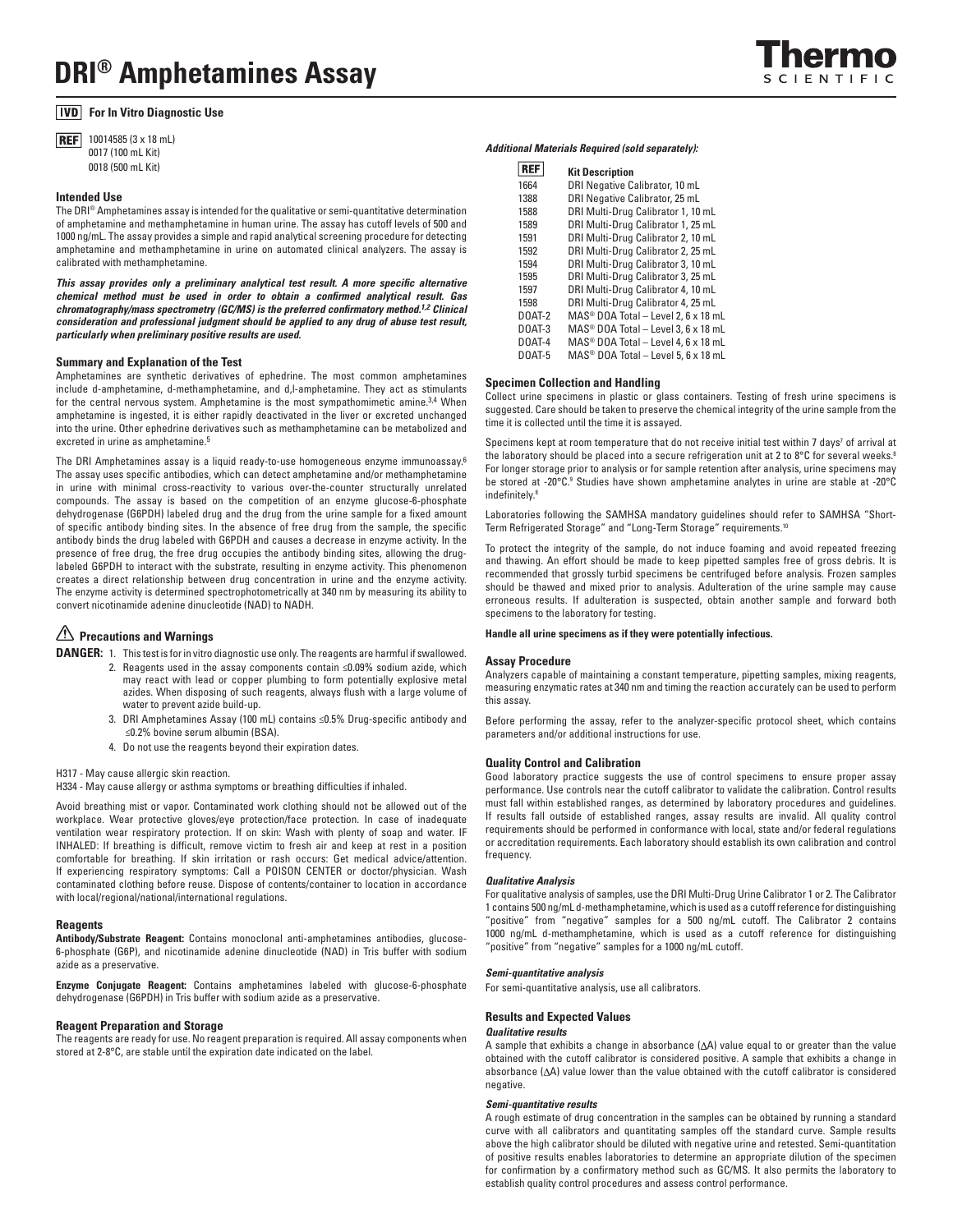# **Limitations**

- 1. A positive result from this assay indicates only the presence of amphetamine or methamphetamine and does not necessarily correlate with the extent of physiological and psychological effects.
- 2. A positive result by this assay should be confirmed by another nonimmunological method such as GC, TLC or GC/MS.
- 3. The test is designed for use with human urine only.
- 4. It is possible that other substances and/or factors (eg, technical or procedural) not listed in the specificity table may interfere with the test and cause false results.

### **Specific Performance Characteristics**

Typical performance data results obtained on the Beckman Coulter AU680 analyzer are shown below.<sup>1</sup>

## **Dilution Recovery and Linearity**

A high patient urine sample containing around 2000 ng/mL methamphetamine was serially diluted with analyte-free urine in 10% increments and tested in 5 replicates in semi-quantitative mode. All samples were recovered within ± 10% error of the expected value and **t**he R-value was 0.9998.

# **Precision**

Samples spiked with various amounts of d-amphetamine and d-methamphetamine were tested in qualitative and semi-quantitative mode using a CLSI (EP05-A2) precision protocol.<sup>12</sup> The samples were tested in replicates of 2, twice per day for 20 days, total  $N = 80$ . The results are presented in the following tables.

Qualitative Analysis:

| Concentration of<br>sample, ng/mL | Number of<br>determinations | 500 Cutoff<br>#Neg/#Pos | 1000 Cutoff<br>#Neg/#Pos |  |  |  |  |
|-----------------------------------|-----------------------------|-------------------------|--------------------------|--|--|--|--|
|                                   | d-Amphetamine               |                         |                          |  |  |  |  |
| 0                                 | 80                          | 80/0                    | 80/0                     |  |  |  |  |
| 150                               | 80                          | 80/0                    | 80/0                     |  |  |  |  |
| 375                               | 80                          | 80/0                    | 80/0                     |  |  |  |  |
| 625                               | 80                          | 0/80                    | 80/0                     |  |  |  |  |
| 750                               | 80                          | 0/80                    | 80/0                     |  |  |  |  |
| 1250                              | 80                          | 0/80                    | 0/80                     |  |  |  |  |
| 1500                              | 80                          | 0/80                    | 0/80                     |  |  |  |  |
|                                   |                             | d-Methamphetamine       |                          |  |  |  |  |
| 0                                 | 80                          | 80/0                    | 80/0                     |  |  |  |  |
| 150                               | 80                          | 80/0                    | 80/0                     |  |  |  |  |
| 375                               | 80                          | 80/0                    | 80/0                     |  |  |  |  |
| 625                               | 80                          | 0/80                    | 80/0                     |  |  |  |  |
| 750                               | 80                          | 0/80                    | 80/0                     |  |  |  |  |
| 1250                              | 80                          | 0/80                    | 0/80                     |  |  |  |  |
| 1500                              | 80                          | 0/80                    | 0/80                     |  |  |  |  |

Semi-quantitative Analysis:

| Sample        | Result         |              | Within-run<br>Precision |                   | Total<br>Precision | 500<br>Cutoff | 1000<br>Cutoff |
|---------------|----------------|--------------|-------------------------|-------------------|--------------------|---------------|----------------|
| Conc<br>ng/mL | Mean,<br>ng/mL | SD,<br>ng/mL | % CV                    | SD,<br>ng/mL      | % CV               | #Neg/<br>#Pos | #Neg/<br>#Pos  |
|               |                |              |                         | d-Amphetamine     |                    |               |                |
| 150           | 145.9          | 9.0          | 6.2                     | 10.1              | 6.9                | 80/0          | 80/0           |
| 375           | 372.8          | 10.2         | 2.7                     | 10.9              | 2.9                | 80/0          | 80/0           |
| 625           | 683.9          | 11.2         | 1.6                     | 13.5              | 2.0                | 0/80          | 80/0           |
| 750           | 775.4          | 14.1         | 1.8                     | 17.6              | 2.3                | 0/80          | 80/0           |
| 1250          | 1317.9         | 23.6         | 1.8                     | 28.4              | 2.2                | 0/80          | 0/80           |
| 1500          | 1467.6         | 23.0         | 1.6                     | 32.0              | 2.2                | 0/80          | 0/80           |
|               |                |              |                         | d-Methamphetamine |                    |               |                |
| 150           | 168.4          | 7.4          | 4.4                     | 9.3               | 5.5                | 80/0          | 80/0           |
| 375           | 392.8          | 8.0          | 2.0                     | 11.1              | 2.8                | 80/0          | 80/0           |
| 625           | 626.1          | 9.6          | 1.5                     | 12.1              | 1.9                | 0/80          | 80/0           |
| 750           | 770.4          | 9.7          | 1.3                     | 11.8              | 1.5                | 0/80          | 80/0           |
| 1250          | 1284.1         | 15.5         | 1.2                     | 18.9              | 1.5                | 0/80          | 0/80           |
| 1500          | 1515.1         | 21.4         | 1.4                     | 27.3              | 1.8                | 0/80          | 0/80           |

# **Cutoff Characterization**

Samples near the cutoff values were prepared by spiking d-amphetamine and d-methamphetamine separately into negative pooled urine. The samples were assayed in replicates of 20 in both qualitative and semi-quantitative modes. In qualitative mode, all samples were detected accurately with the negative samples recovering less than the cutoff calibrators and the positive samples recovering greater than the cutoff calibrators. In semi-quantitative mode, samples recovered within  $\pm$  12% error of their nominal values. The precision of the 20 replicates was less than 1% CV for qualitative mode and less than 4% CV for semi-quantitative mode.

### **Accuracy**

160 clinical urine specimens were tested with the DRI Amphetamines assay on the Beckman Coulter AU680 and GC/MS. The results are presented in the following tables.

Some discordant results were obtained when the assay was used to detect amphetamine and methamphetamine analytes individually. The assay is capable of detecting the presence of both amphetamine and methamphetamine analytes with 100% cross reactivity to both drugs. Therefore samples tested for one analyte may give false positive results due to the presence of the other analyte.

*Qualitative Analysis:* The overall concordance between the DRI Amphetamines assay and GC/MS for amphetamine was 58.0% for the 500 cutoff and 59.4% for the 1000 cutoff.

| <b>Stratified Results</b> |  |
|---------------------------|--|
|---------------------------|--|

| <b>DRI</b>        | Low<br>Negative<br>by GC/MS<br>(less than<br>$-50\%$ ) | Near Cutoff<br>Negative<br>by GC/MS<br>(between -50%<br>and cutoff) | Near Cutoff<br>Positive<br>by GC/MS<br>(between cutoff<br>and $+50\%$ ) | High<br>Positive<br>by GC/MS<br>(greater<br>than $+50\%$ ) | Percent<br>Agreement<br>with<br>GC/MS |  |
|-------------------|--------------------------------------------------------|---------------------------------------------------------------------|-------------------------------------------------------------------------|------------------------------------------------------------|---------------------------------------|--|
| 500 ng/mL Cutoff  |                                                        |                                                                     |                                                                         |                                                            |                                       |  |
| Positive          | 34                                                     | 24                                                                  | 14                                                                      | 49                                                         | 100.0%                                |  |
| Negative          | 16                                                     |                                                                     | 0                                                                       | 0                                                          | 22.7%                                 |  |
| 1000 ng/mL Cutoff |                                                        |                                                                     |                                                                         |                                                            |                                       |  |
| Positive          | 40                                                     | 15                                                                  | 19                                                                      | 20                                                         | 97.5%                                 |  |
| <b>Negative</b>   | 35                                                     | 8                                                                   |                                                                         | 0                                                          | 43.9%                                 |  |



*Semi-quantitative Analysis:* The overall concordance between the DRI Amphetamines assay and GC/MS for amphetamine was 58.0% for the 500 cutoff and 58.7% for the 1000 cutoff.

Stratified Results

| <b>DRI</b>        | Low<br>Negative<br>by GC/MS<br>(less than<br>$-50\%$ ) | Near Cutoff<br>Negative<br>by GC/MS<br>(between -50%<br>and cutoff) | Near Cutoff<br>Positive<br>by GC/MS<br>(between cutoff<br>and $+50\%$ ) | High<br>Positive<br>by GC/MS<br><i>(greater</i><br>than $+50\%$ ) | Percent<br>Agreement<br>with<br>GC/MS |  |
|-------------------|--------------------------------------------------------|---------------------------------------------------------------------|-------------------------------------------------------------------------|-------------------------------------------------------------------|---------------------------------------|--|
| 500 ng/mL Cutoff  |                                                        |                                                                     |                                                                         |                                                                   |                                       |  |
| Positive          | 34                                                     | 24                                                                  | 14                                                                      | 49                                                                | 100.0%                                |  |
| Negative          | 16                                                     |                                                                     | $\mathbf{0}$                                                            | 0                                                                 | 22.7%                                 |  |
| 1000 ng/mL Cutoff |                                                        |                                                                     |                                                                         |                                                                   |                                       |  |
| Positive          | 41                                                     | 15                                                                  | 19                                                                      | 20                                                                | 97.5%                                 |  |
| <b>Negative</b>   | 34                                                     | 8                                                                   |                                                                         | 0                                                                 | 42.9%                                 |  |

#### **Semi-quantitative**

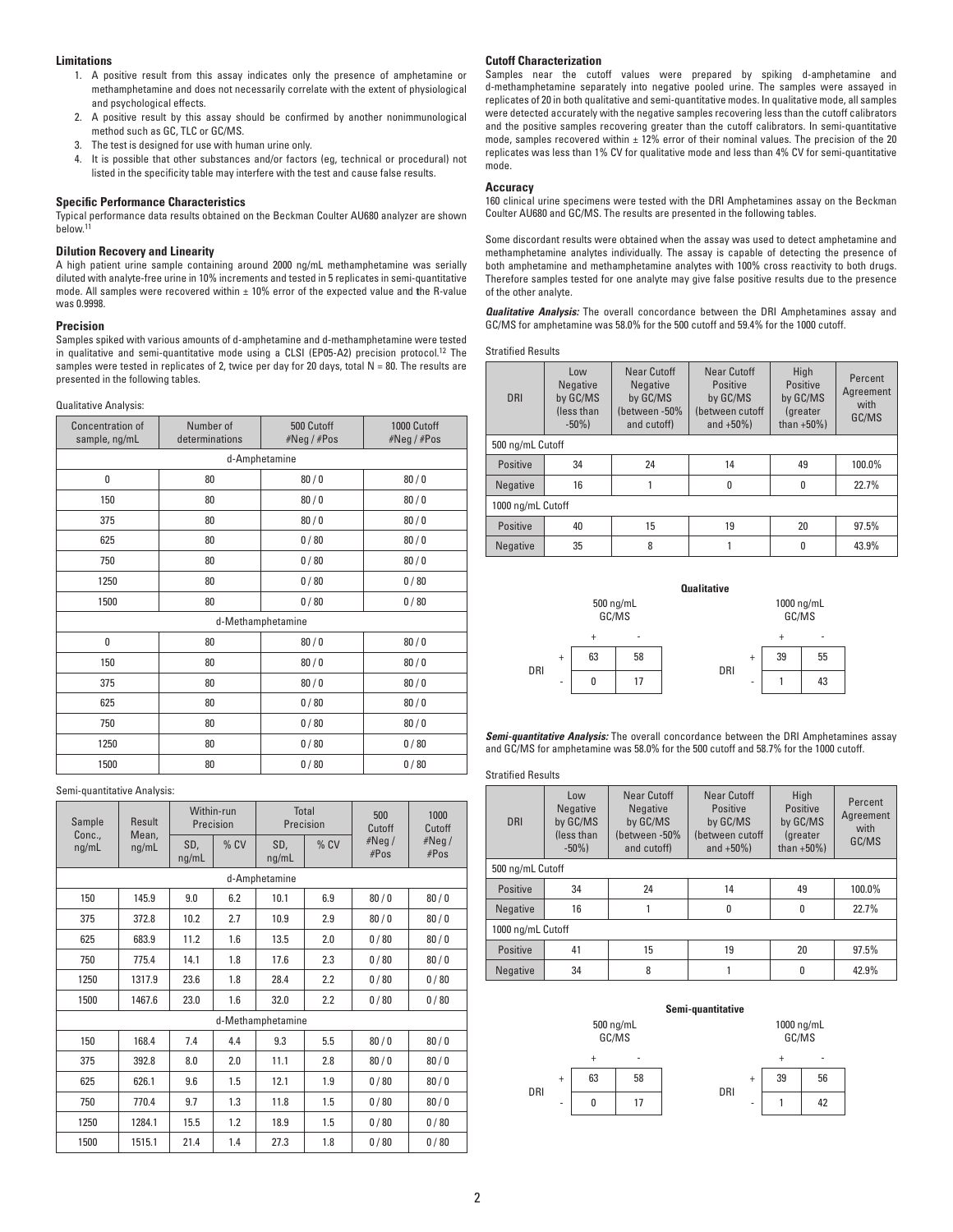#### *Summary of Amphetamine Discordant Results:*

 $\overline{\phantom{a}}$ 

Accuracy samples were categorized based upon the d-amphetamine GC/MS concentration only. The table below identifies those samples with a d-amphetamine concentration below the cutoff, in which the observed DRI Amphetamines assay result was positive.

 $\top$ 

| <b>Cutoff Value</b><br>(ng/mL) | <b>DRI</b><br>Result  | Amphetamine<br>GC/MS (ng/mL) | Methamphetamine<br>GC/MS (ng/mL) |
|--------------------------------|-----------------------|------------------------------|----------------------------------|
| 500                            | Positive              | 47                           | 1653                             |
| 500                            | Positive              | 68                           | 1621                             |
| 500                            | Positive              | 68                           | 334                              |
| 500                            | Positive              | 69                           | 1666                             |
| 500                            | Positive              | 69                           | 1707                             |
| 500                            | Positive              | 70                           | 444                              |
| 500                            | Positive              | 70                           | 1513                             |
| 500                            | Positive              | 76                           | 1679                             |
| 500                            | Positive              | 82                           | 533                              |
| 500                            | Positive              | 83                           | 481                              |
| 500                            | Positive <sup>a</sup> | 100                          | 538                              |
| 500                            | Positive              | 100                          | 675                              |
| 500                            | Positive              | 109                          | 1446                             |
| 500                            | Positive              | 123                          | 661                              |
| 500                            | Positive              | 128                          | 503                              |
| 500                            | Positive              | 128                          | 1221                             |
| 500                            | Positive              | 141                          | 1259                             |
| 500                            | Positive              | 148                          | 942                              |
| 500                            | Positive              | 160                          | 1254                             |
| 500                            | Positive              | 161                          | 1415                             |
| 500                            | Positive              | 168                          | 1319                             |
| 500                            | Positive              | 168                          | 1595                             |
| 500                            | Positive              | 184                          | 548                              |
| 500                            | Positive              | 189                          | 1067                             |
| 500                            | Positive              | 200                          | 1024                             |
| 500                            | Positive              | 202                          | 393                              |
| 500                            | Positive              | 203                          | 1230                             |
| 500                            | Positive              | 211                          | 1421                             |
| 500                            | Positive              | 212                          | 1241                             |
| 500                            | Positive              | 214                          | 97                               |
| 500                            | Positive              | 231                          | 1782                             |
| 500                            | Positive              | 232                          | 207                              |
| 500                            | Positive              | 140                          | 449                              |
| 500                            | Positive              | 246                          | 460                              |
| 500                            | Positive              | 258                          | 1029                             |
| 500                            | Positive              | 264                          | 1642                             |
| 500                            | Positive              | 270                          | 479                              |
| 500                            | Positive              | 271                          | 1338                             |
| 500                            | Positive              | 272                          | 1080                             |
| 500                            | Positive              | 273                          | 516                              |
| 500                            | Positive              | 298                          | 2772                             |
| 500                            | Positive              | 300                          | 101                              |
| 500                            | Positive              | 307                          | 2411                             |
| 500                            | Positive              | 317                          | 2668                             |
| 500                            | Positive              | 325                          | 2828                             |
| 500                            | Positive              | 330                          | 2543                             |
| 500                            | Positive              | 374                          | 693                              |
| 500                            | Positive              | 380                          | 709                              |
|                                |                       |                              |                                  |

| Table con' | ı |
|------------|---|
|            |   |

| rapie con t                    |               |                              |                                  |
|--------------------------------|---------------|------------------------------|----------------------------------|
| <b>Cutoff Value</b><br>(ng/mL) | DRI<br>Result | Amphetamine<br>GC/MS (ng/mL) | Methamphetamine<br>GC/MS (ng/mL) |
| 500                            | Positive      | 402                          | 132                              |
| 500                            | Positive      | 407                          | 747                              |
| 500                            | Positive      | 417                          | 1088                             |
| 500                            | Positive      | 426                          | 1599                             |
| 500                            | Positive      | 450                          | 828                              |
| 500                            | Positive      | 486                          | 860                              |
| 500                            | Positive      | 490                          | 1287                             |
| 500                            | Positive      | 493                          | 1005                             |
| 500                            | Positive      | 494                          | 924                              |
| 500                            | Positive      | 498                          | 919                              |
| 1000                           | Positive      | 47                           | 1653                             |
| 1000                           | Positive      | 68                           | 1621                             |
| 1000                           | Positive      | 68                           | 334                              |
| 1000                           | Positive      | 69                           | 1666                             |
| 1000                           | Positive      | 69                           | 1707                             |
| 1000                           | Positive      | 70                           | 1513                             |
| 1000                           | Positive      | 76                           | 1679                             |
| 1000                           | Positive      | 100                          | 538                              |
| 1000                           | Positive      | 109                          | 1446                             |
| 1000                           | Positive      | 128                          | 1221                             |
| 1000                           | Positive      | 141                          | 1259                             |
| 1000                           | Positive      | 148                          | 942                              |
| 1000                           | Positive      | 160                          | 1254                             |
| 1000                           | Positive      | 161                          | 1415                             |
| 1000                           | Positive      | 168                          | 1319                             |
| 1000                           | Positive      | 168                          | 1595                             |
| 1000                           | Positive      | 189                          | 1067                             |
| 1000                           | Positive      | 200                          | 1024                             |
| 1000                           | Positive      | 203                          | 1230                             |
| 1000                           | Positive      | 211                          | 1421                             |
| 1000                           | Positive      | 212                          | 1241                             |
| 1000                           | Positive      | 231                          | 1782                             |
| 1000                           | Positive      | 258                          | 1029                             |
| 1000                           | Positive      | 264                          | 1642                             |
| 1000                           | Positive      | 271                          | 1338                             |
| 1000                           | Positive      | 272                          | 1080                             |
| 1000                           | Positive      | 298                          | 2772                             |
| 1000                           | Positive      | 307                          | 2411                             |
| 1000                           | Positive      | 317                          | 2668                             |
| 1000                           | Positive      | 325                          | 2828                             |
| 1000                           | Positive      | 330                          | 2543                             |
| 1000                           | Positive      | 374                          | 693                              |
| 1000                           | Positive      | 407                          | 747                              |
| 1000                           | Positive      | 417                          | 1088                             |
| 1000                           | Positive      | 426                          | 1599                             |
| 1000                           | Positive      | 450                          | 828                              |
| 1000                           | Positive      | 486                          | 860                              |
| 1000                           | Positive      | 490                          | 1287                             |
| 1000                           | Positive      | 493                          | 1005                             |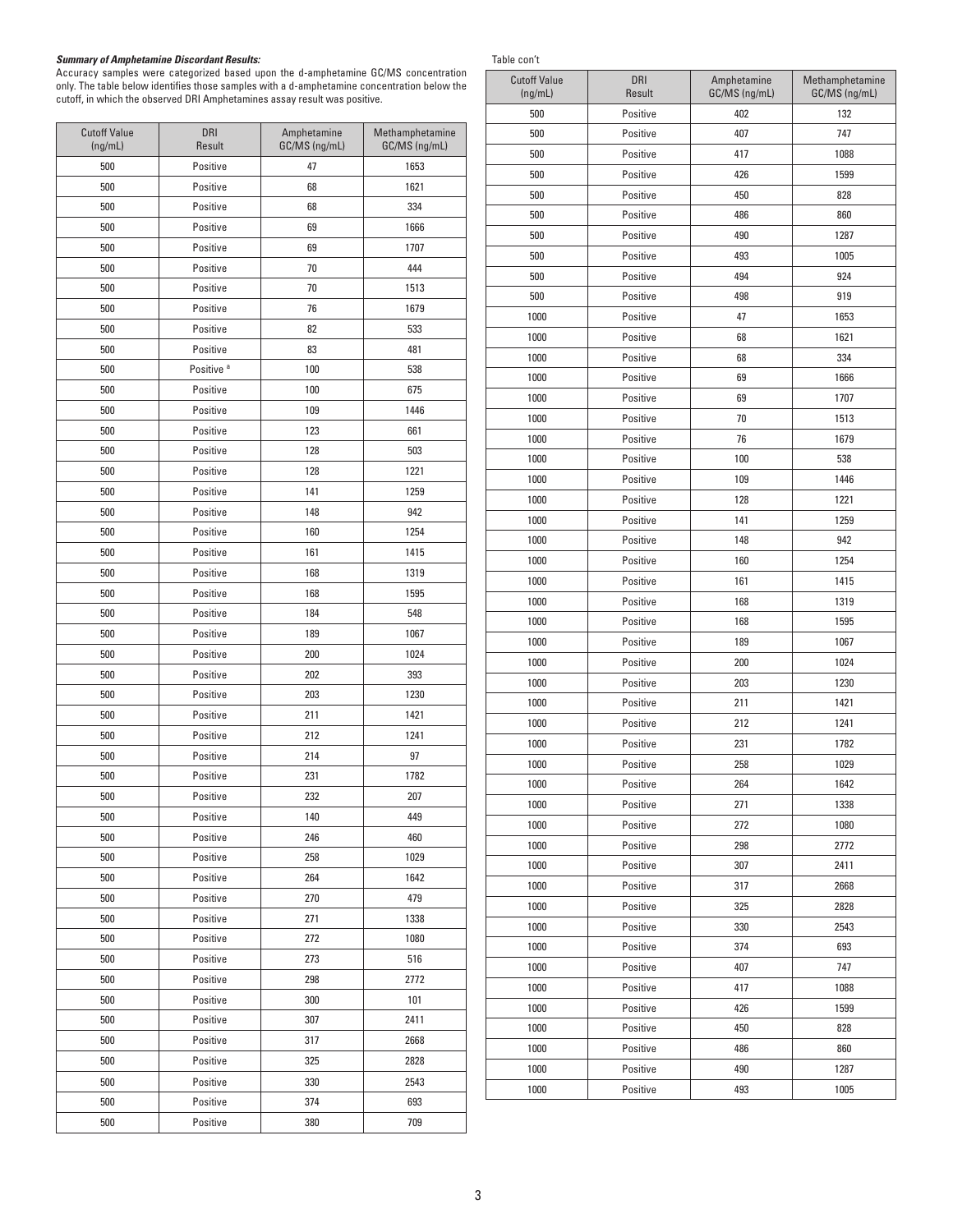Table con't

| Cutoff Value<br>(nq/mL) | <b>DRI</b><br>Result | Amphetamine<br>GC/MS (ng/mL) | Methamphetamine<br>GC/MS (ng/mL) |
|-------------------------|----------------------|------------------------------|----------------------------------|
| 1000                    | Positive             | 494                          | 924                              |
| 1000                    | Positive             | 498                          | 919                              |
| 1000                    | Positive             | 500                          | 1989                             |
| 1000                    | Positive             | 513                          | 938                              |
| 1000                    | Positive             | 522                          | 957                              |
| 1000                    | Positive             | 541                          | 1013                             |
| 1000                    | Positive             | 572                          | 1050                             |
| 1000                    | Positive             | 576                          | 1052                             |
| 1000                    | Positive             | 595                          | 2396                             |
| 1000                    | Positive             | 656                          | 2533                             |
| 1000                    | Positive             | 715                          | 2415                             |
| 1000                    | Positive             | 771                          | 1190                             |
| 1000                    | Positive             | 780                          | 287                              |
| 1000                    | Positive             | 814                          | 2984                             |
| 1000                    | Positive b           | 816                          | 0                                |
| 1000                    | Positive             | 929                          | 0                                |
| 1000                    | Positive             | 998                          | 367                              |
| 1000                    | Negative             | 1101                         | 0                                |

*Qualitative Analysis:* The overall concordance between the DRI Amphetamines assay and GC/MS for methamphetamine was 87.4% for the 500 cutoff and 87.4% for the 1000 cutoff.

# Stratified Results

| <b>DRI</b>        | Low<br>Negative<br>by GC/MS<br>(less than | Near Cutoff<br>Negative<br>by GC/MS<br>(between -50% | Near Cutoff<br>Positive<br>by GC/MS<br>(between cutoff | High<br>Positive<br>by GC/MS<br>(greater | Percent<br>Agreement<br>with<br>GC/MS |  |
|-------------------|-------------------------------------------|------------------------------------------------------|--------------------------------------------------------|------------------------------------------|---------------------------------------|--|
| 500 ng/mL Cutoff  | $-50\%$ )                                 | and cutoff)                                          | and $+50%$ )                                           | than $+50\%$ )                           |                                       |  |
|                   |                                           |                                                      |                                                        |                                          |                                       |  |
| Positive          | 3                                         | 11                                                   | 11                                                     | 60                                       | 100.0%                                |  |
| Negative          | 19                                        |                                                      | U                                                      | $\mathbf{0}$                             | 65.0%                                 |  |
| 1000 ng/mL Cutoff |                                           |                                                      |                                                        |                                          |                                       |  |
| Positive          | 5                                         | 9                                                    | 22                                                     | 31                                       | 100.0%                                |  |
| Negative          | 35                                        | 9                                                    |                                                        |                                          | 75.9%                                 |  |



# Stratified Results

| <b>DRI</b>        | Low<br>Negative<br>by GC/MS<br>(less than<br>$-50\%$ ) | Near Cutoff<br>Negative<br>by GC/MS<br>(between-50%<br>and cutoff) | Near Cutoff<br>Positive<br>by GC/MS<br>(between cutoff<br>and $+50\%$ ) | High<br>Positive<br>by GC/MS<br>(greater<br>than $+50\%$ ) | Percent<br>Agreement<br>with<br>GC/MS |  |
|-------------------|--------------------------------------------------------|--------------------------------------------------------------------|-------------------------------------------------------------------------|------------------------------------------------------------|---------------------------------------|--|
| 500 ng/mL Cutoff  |                                                        |                                                                    |                                                                         |                                                            |                                       |  |
| Positive          | 3                                                      | 11                                                                 | 11                                                                      | 60                                                         | 100.0%                                |  |
| Negative          | 19                                                     | 7                                                                  | 0                                                                       | $\mathbf{0}$                                               | 65.0%                                 |  |
| 1000 ng/mL Cutoff |                                                        |                                                                    |                                                                         |                                                            |                                       |  |
| Positive          | 5                                                      | 10                                                                 | 22                                                                      | 31                                                         | 100.0%                                |  |
| Negative          | 34                                                     | 8                                                                  | 0                                                                       | n                                                          | 74.1%                                 |  |

# **Semi-quantitative**

500 ng/mL GC/MS 1000 ng/mL GC/MS DRI  $^{+}$ DRI + - + | 71 | 14 | + 53 | 15 - 0 26 - 0 43

# *Summary of Methamphetamine Discordant Results:*

Accuracy samples were categorized based upon the d-methamphetamine GC/MS concentration only. The table below identifies those samples with a d-methamphetamine concentration below the cutoff, in which the observed DRI Amphetamines assay result was positive.

| <b>Cutoff Value</b><br>(ng/mL) | <b>DRI</b><br>Result | Amphetamine<br>GC/MS (ng/mL) | Methamphetamine<br>GC/MS (ng/mL) |  |
|--------------------------------|----------------------|------------------------------|----------------------------------|--|
| 500                            | Positive             | 300                          | 101                              |  |
| 500                            | Positive             | 402                          | 132                              |  |
| 500                            | Positive             | 232<br>207                   |                                  |  |
| 500                            | Positive             | 780<br>287                   |                                  |  |
| 500                            | Positive             | 68                           | 334                              |  |
| 500                            | Positive             | 1142                         | 339                              |  |
| 500                            | Positive             | 1203                         | 356                              |  |
| 500                            | Positive             | 998                          | 367                              |  |
| 500                            | Positive             | 202                          | 393                              |  |
| 500                            | Positive             | 70                           | 444                              |  |
| 500                            | Positive             | 240                          | 449                              |  |
| 500                            | Positive             | 246                          | 460                              |  |
| 500                            | Positive             | 270                          | 479                              |  |
| 500                            | Positive             | 83                           | 481                              |  |
| 1000                           | Positive             | 780                          | 287                              |  |
| 1000                           | Positive             | 68                           | 334                              |  |
| 1000                           | Positive             | 1142<br>339                  |                                  |  |
| 1000                           | Positive             | 1203<br>356                  |                                  |  |
| 1000                           | Positive             | 998                          | 367                              |  |
| 1000                           | Positive             | 100<br>538                   |                                  |  |
| 1000                           | Positive             | 374                          | 693                              |  |
| 1000                           | Positive             | 747<br>407                   |                                  |  |
| 1000                           | Positive             | 450<br>828                   |                                  |  |
| 1000                           | Positive             | 486<br>860                   |                                  |  |
| 1000                           | Positive             | 498<br>919                   |                                  |  |
| 1000                           | Positive             | 494<br>924                   |                                  |  |
| 1000                           | Positive             | 513                          | 938                              |  |
| 1000                           | Positive             | 148                          | 942                              |  |
| 1000                           | Positive             | 522<br>957                   |                                  |  |

a Sample also contained MDA~288 ng/mL and MDMA~2530 ng/mL.

b Sample also contained PPA ~1000 ng/mL and Pseudoephedrine ≥ 40 µg/mL.

# **Specificity**

The specificity of the assay was evaluated by testing various structurally related and unrelated compounds for cross-reactivity. The potential cross-reactant compound was spiked into a negative urine pool at the listed concentrations and tested in qualitative and semi-quantitative mode. Samples that tested positive or greater than the cutoff concentration were considered to cross react with the assay and samples that tested negative or less than the cutoff concentration were considered to have no significant cross reactivity.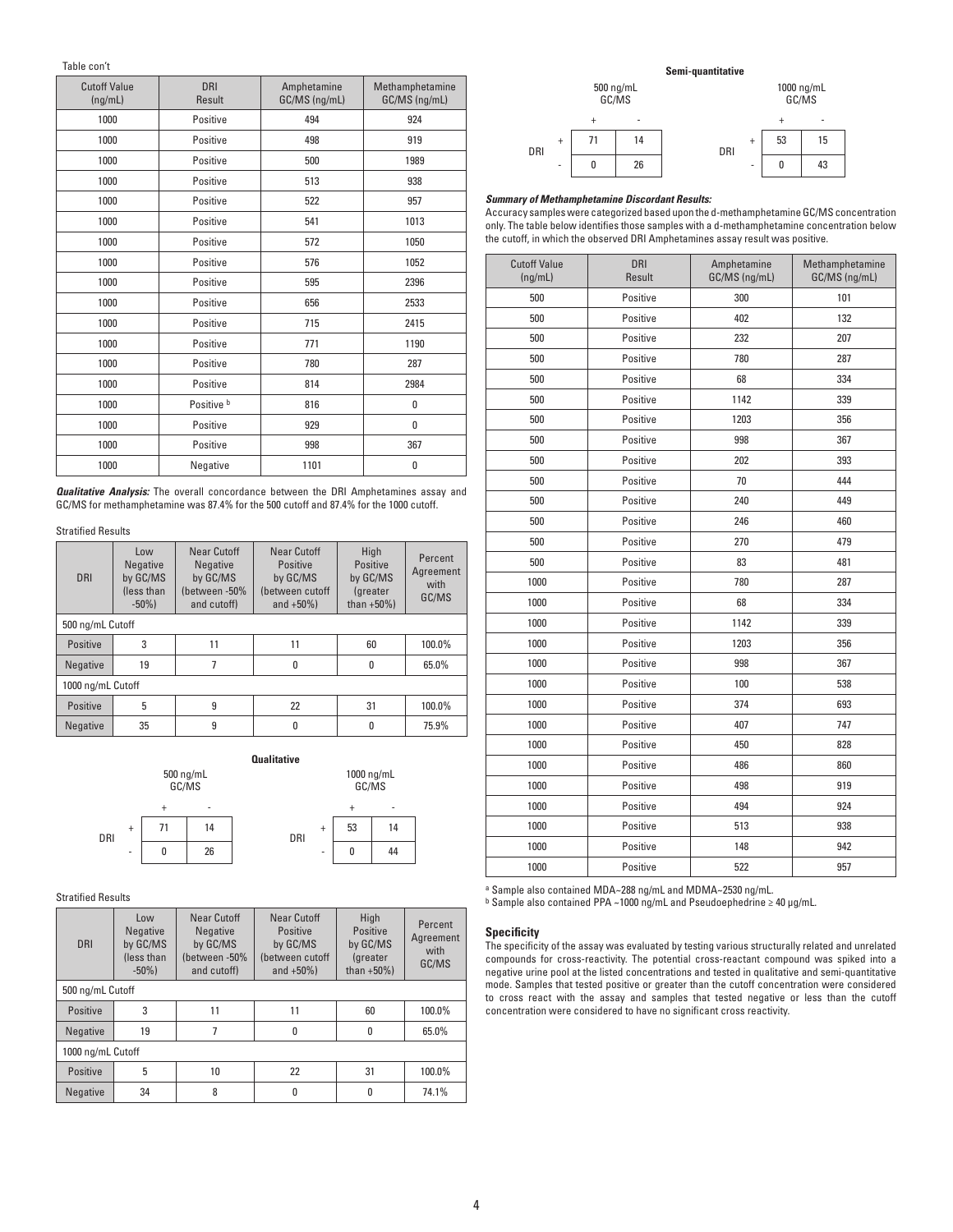The following parent compound and metabolites, when tested with the DRI Amphetamines assay, produced a positive result at the concentrations listed below.

| Compound                                | 500 Cutoff<br>Concentration, ng/mL | 1000 Cutoff<br>Concentration, ng/mL |
|-----------------------------------------|------------------------------------|-------------------------------------|
| d-Amphetamine                           | 500                                | 1000                                |
| d-Methamphetamine                       | 500                                | 1000                                |
| Methylenedioxyamphetamine<br>(MDA)      | 1400                               | 2500                                |
| Methylenedioxymethamphetamine<br>(MDMA) | 800                                | 1300                                |

Structurally unrelated compounds and/or concurrently used drugs produced a negative result at the concentrations listed below.

| Compound                  | 500 Cutoff<br>1000 Cutoff<br>Concentration, ng/mL<br>Concentration, ng/mL |         |  |
|---------------------------|---------------------------------------------------------------------------|---------|--|
| Acetaminophen             | 1000000                                                                   | 1000000 |  |
| Acetylsalicylic Acid      | 1000000                                                                   | 1000000 |  |
| I-Amphetamine             | 12500                                                                     | 12500   |  |
| Benzoylecqonine           | 1000000                                                                   | 1000000 |  |
| Benzphetamine             | 20000                                                                     | 20000   |  |
| Benzylpiperazine          | 40000                                                                     | 63000   |  |
| Bupropion                 | 13000                                                                     | 50000   |  |
| Caffeine                  | 1000000                                                                   | 1000000 |  |
| Cetirizin Dihydrochloride | 1000000                                                                   | 1000000 |  |
| Chlorpromazine            | 500000                                                                    | 500000  |  |
| Codeine                   | 1000000                                                                   | 1000000 |  |
| Dextromethorphan          | 1000000                                                                   | 1000000 |  |
| d-Ephedrine               | 1000000                                                                   | 2000000 |  |
| I-Ephedrine               | 100000                                                                    | 350000  |  |
| d,I-Ephedrine             | 200000                                                                    | 700000  |  |
| Fenfluramine              | 1200                                                                      | 4000    |  |
| Isometheptene             | 6000                                                                      | 20000   |  |
| Isoxsuprine               | 100000                                                                    | 100000  |  |
| Meperidine                | 1000000                                                                   | 1000000 |  |
| Mephentermine             | 15000                                                                     | 25000   |  |
| Methadone                 | 1000000                                                                   | 1000000 |  |
| I-Methamphetamine         | 3500                                                                      | 10000   |  |
| Methapyrilene             | 100000                                                                    | 500000  |  |
| Methylphenidate           | 150000                                                                    | 500000  |  |
| Metronidazole             | 1000000                                                                   | 1000000 |  |
| Morphine                  | 1000000                                                                   | 1000000 |  |
| Nor-pseudoephedrine       | 600000                                                                    | 1000000 |  |
| Oxazepam                  | 500000                                                                    | 500000  |  |
| Phencyclidine             | 1000000                                                                   | 1000000 |  |
| Phendimetrazine           | 40000                                                                     | 200000  |  |
| Phenethylamine            | 30000                                                                     | 100000  |  |
| Phenmetrazine             | 1500                                                                      | 4000    |  |
| Phenobarbital             | 1000000                                                                   | 1000000 |  |
| Phenothiazine             | 10000                                                                     | 10000   |  |
| Phentermine               | 17500                                                                     | 25000   |  |
| Phenylephrine             | 300000                                                                    | 500000  |  |
| Phenylpropanolamine       | 200000                                                                    | 250000  |  |
| Procainamide              | 13000                                                                     | 20000   |  |
| Promethazine              | 500000                                                                    | 500000  |  |

Table con't

| Compound          | 500 Cutoff<br>Concentration, ng/mL | 1000 Cutoff<br>Concentration, ng/mL |  |
|-------------------|------------------------------------|-------------------------------------|--|
| Propranolol       | 200000                             | 200000                              |  |
| d-Pseudoephedrine | 75000                              | 250000                              |  |
| I-Pseudoephedrine | 150000                             | 250000                              |  |
| Ranitidine        | 250000                             | 600000                              |  |
| Scopolamine       | 35000                              | 100000                              |  |
| Secobarbital      | 1000000                            | 1000000                             |  |
| Thioridazine      | 1000000                            | 1000000                             |  |
| Trifluoperazine   | 1000000                            | 1000000                             |  |
| Triflupromazine   | 1000000                            | 1000000                             |  |
| Tyramine          | 300000                             | 500000                              |  |
| 3-OH-Tyramine     | 500000                             | 500000                              |  |

# **Interference**

The potential effects of pH, endogenous and exogenous substances on the recovery of amphetamines using the DRI Amphetamines assay was assessed by adding known amounts of potentially interfering substances into two pools of drug free urine containing the highest concentration of amphetamine and methamphetamine that gives a consistently negative result, and the lowest concentration of amphetamine and methamphetamine that gives a consistently positive result, between  $\pm 25\%$  of the cutoff value. The samples were tested in both qualitative and semi-quantitative modes. No interference was observed by the addition of the compounds up to the concentrations listed in the following table.

| Drug: Amphetamine,<br>Methamphetamine |                           | 500 Cutoff<br>(NEG/POS) |              | 1000 Cutoff<br>(NEG/POS) |              |
|---------------------------------------|---------------------------|-------------------------|--------------|--------------------------|--------------|
| Interferent<br>Compound               | Compound<br>Concentration | Neg<br>level            | Pos<br>level | Neg<br>level             | Pos<br>level |
| Acetaminophen                         | $100 \mu g/mL$            | Neg                     | Pos          | Neg                      | Pos          |
| Acetone                               | $1$ g/dL                  | Neg                     | Pos          | Neg                      | Pos          |
| Ascorbic acid                         | 1 q/dL                    | Neg                     | Pos          | Neg                      | Pos          |
| Aspirin                               | $100 \mu g/mL$            | Neg                     | Pos          | Neg                      | Pos          |
| Caffeine                              | $100 \mu q/mL$            | Neg                     | Pos          | Neg                      | Pos          |
| Creatinine                            | 500 mg/dL                 | Neg                     | Pos          | Neg                      | Pos          |
| Ethanol                               | 1 q/dL                    | Neg                     | Pos          | Neg                      | Pos          |
| Galactose                             | $10$ mg/dL                | Neg                     | Pos          | Neg                      | Pos          |
| $\gamma$ -globulin                    | $500$ mg/dL               | Neg                     | Pos          | Neg                      | Pos          |
| Glucose                               | 3 q/dL                    | Neg                     | Pos          | Neg                      | Pos          |
| Hemoglobin                            | $150$ mg/dL               | Neg                     | Pos          | Neg                      | Pos          |
| Human serum<br>albumin                | 500 mg/dL                 | Neg                     | Pos          | Neg                      | Pos          |
| Ibuprofen                             | $100 \mu q/mL$            | Neg                     | Pos          | Neg                      | Pos          |
| Oxalic acid                           | $100$ mg/dL               | Neg                     | Pos          | Neg                      | Pos          |
| pH Range                              | $3 - 11$                  | Neg                     | Pos          | Neg                      | Pos          |
| Riboflavin                            | $7.5$ mg/dL               | Neg                     | Pos          | Neg                      | Pos          |
| Sodium chloride                       | $1$ g/dL                  | Neg                     | Pos          | Neg                      | Pos          |
| <b>Specific Gravity</b>               | 1.004-1.038 g/mL          | Neg                     | Pos          | Neg                      | Pos          |
| Urea                                  | $1.25$ g/dL               | Neg                     | Pos          | Neg                      | Pos          |